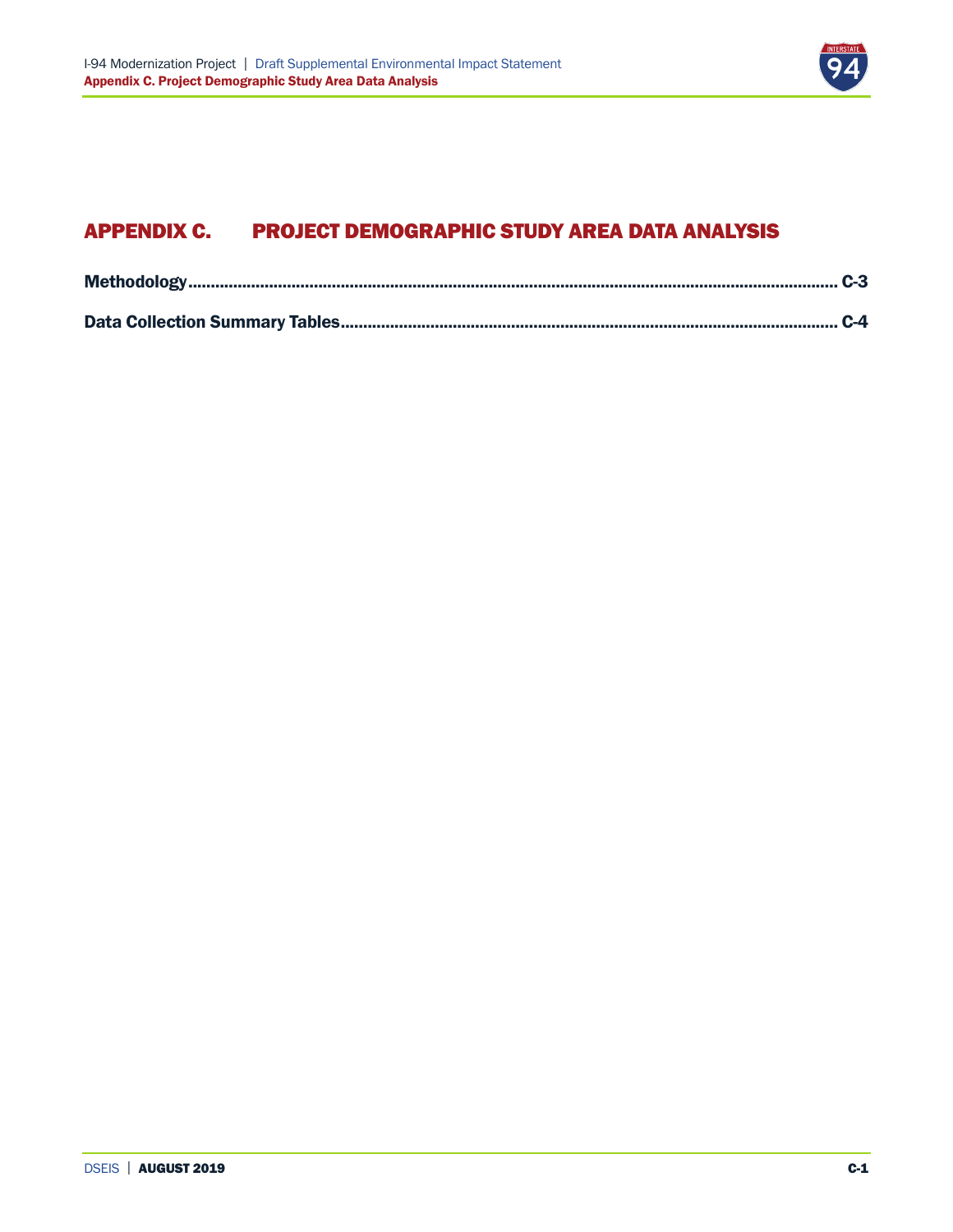# DEMOGRAPHIC STUDY AREA DATA ANALYSIS

## I-94 Modernization Project and Section 4(f) Analysis

02/27/2018 (rev. 2/4/19)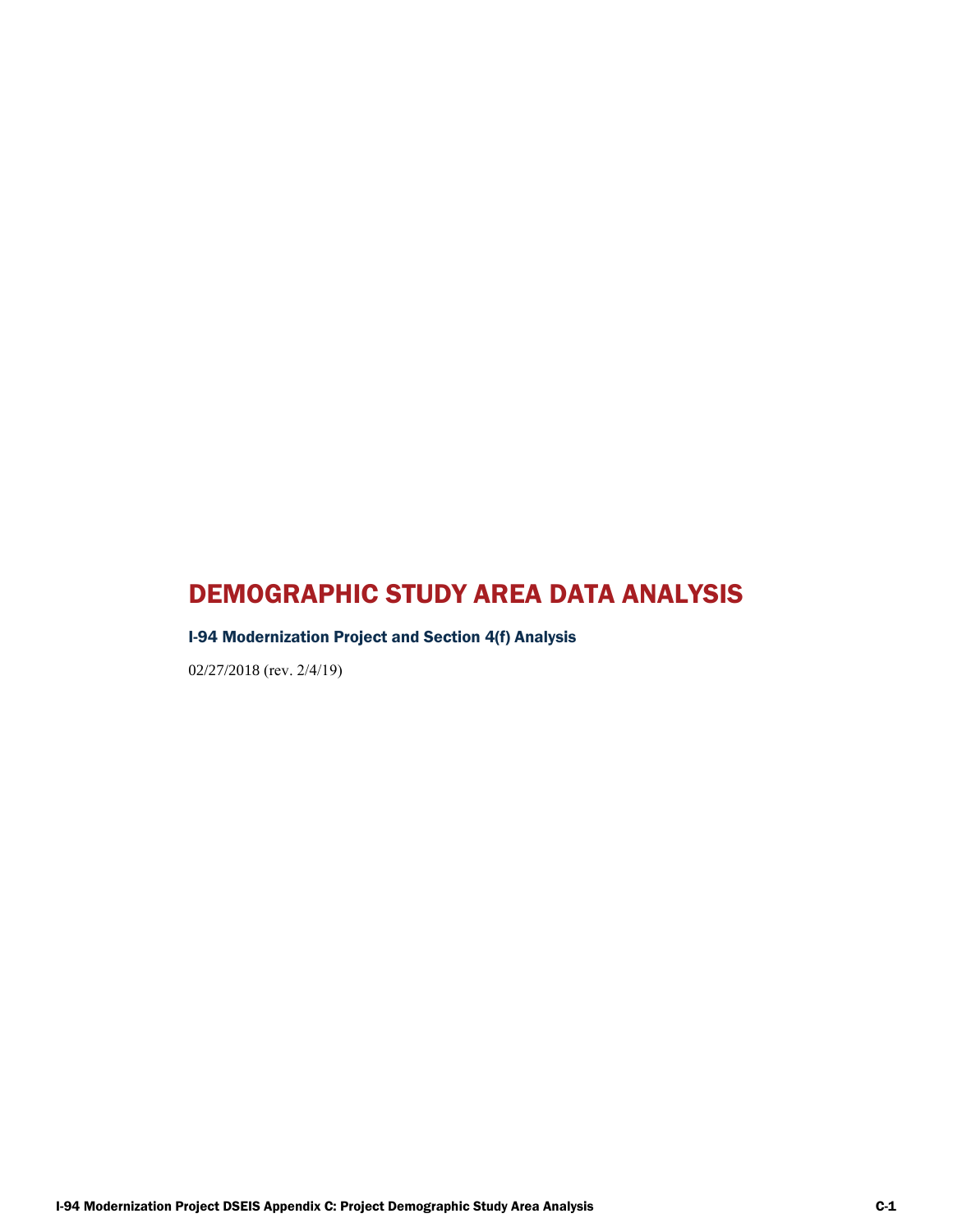# <span id="page-2-0"></span>**METHODOLOGY**

A demographic study area was established for the project corridor to serve as the basis for data collection. The primary source of data was from the U.S. Census Bureau and the *2012-2016 American Community Survey (ACS) 5-Year Estimates* (United States Census Bureau, 2018). Other sources were utilized as noted. The data presented in this appendix was collected for the census tracts in the demographic study area shown in Figure 1. Demographic study area data was compared to the city of Detroit, Wayne County and state of Michigan where applicable.

#### FIGURE 1: DEMOGRAPHIC STUDY AREA

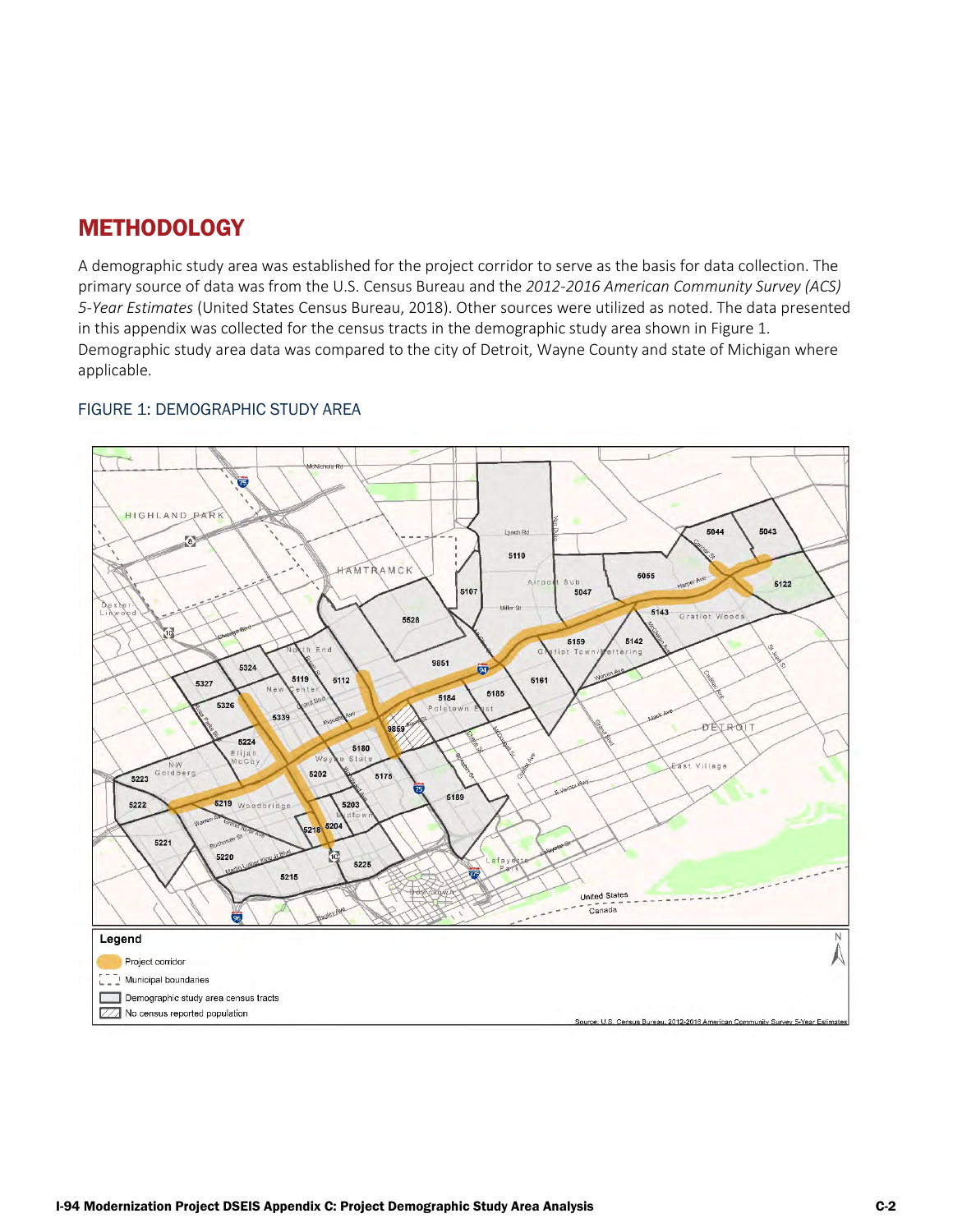# <span id="page-3-0"></span>DATA COLLECTION SUMMARY TABLES

| <b>Location</b>            | 2000 Census | 2010 Census | <b>Change</b><br>2000 to<br>2010 | <b>2016 ACS</b> | <b>2017ACS</b> | <b>Change</b><br>2016-2017 |
|----------------------------|-------------|-------------|----------------------------------|-----------------|----------------|----------------------------|
| Demographic<br>Study Area* | 89.215      | 65.783      | $-26.3%$                         | 63.528          | 63,530         | .0031%                     |
| Detroit                    | 951.270     | 713.777     | $-25.0%$                         | 683.443         | 679.865        | $-0.5%$                    |
| Wayne<br>County            | 2.061.162   | 1.820.584   | $-11.7%$                         | 1,767,593       | 1,763,822      | $-0.2%$                    |
| Southeast<br>Michigan**    | 4,833,492   | 4.704.743   | $-2.7%$                          | 4,716,448       | 4,727,536      | 0.2%                       |
| State of<br>Michigan       | 9.938.444   | 9.883.640   | $-0.5%$                          | 9,909,600       | 9.925.568      | 0.2%                       |

#### TABLE 1: CURRENT AND PAST POPULATION

Source: U.S. Census Bureau – 2000 Census, 2010 Census, 2012-2016 American Community Survey 5-Year Estimates, 2013-2017

\* The demographic study area includes census tracts adjacent to the Project limits (see map in Appendix C).

\*\*Southeast Michigan includes Livingston, Macomb, Monroe, Oakland, St. Clair, Washtenaw, and Wayne Counties.

#### TABLE 2: PROJECTED POPULATION

| <b>Location</b>       | <b>Population</b> |           |           |           |           | Percent                |
|-----------------------|-------------------|-----------|-----------|-----------|-----------|------------------------|
|                       | 2020              | 2025      | 2030      | 2035      | 2040      | Change<br>('20 to '40) |
| Detroit               | 624.673           | 612.345   | 609.647   | 613.623   | 614.969   | $-1.6%$                |
| Wayne<br>County       | 1,700,779         | 1,675,347 | 1,664,635 | 1,661,590 | 1,656,931 | $-2.6%$                |
| Southeast<br>Michigan | 4.646.938         | 4.648.713 | 4,678,718 | 4,708,371 | 4.742.083 | 2.0%                   |

Source: Southeast Michigan Council of Governments – Population Estimates. <http://semcog.org/Population-Estimates>(Data update expected Spring 2018)

#### TABLE 3: POPULATION CHARACTERISTICS (2016)

| <b>Characteristics</b>        | Demographic<br>study area | City of<br><b>Detroit</b> | Wayne<br>County | <b>State of</b><br><b>Michigan</b> |
|-------------------------------|---------------------------|---------------------------|-----------------|------------------------------------|
| Total persons                 | 63,528                    | 683,443                   | 1,767,593       | 9,909,600                          |
| Median age                    | $20.8 - 50.1$             | 34.8                      | 37.8            | 39.5                               |
| <b>Males</b>                  | 49.1%                     | 47.3%                     | 48.1%           | 49.1%                              |
| Females                       | 50.9%                     | 52.7%                     | 51.9%           | 50.9%                              |
| Persons 65 years and<br>older | 11.9%                     | 12.6%                     | 13.8%           | 15.4%                              |
| Persons under 18 years        | 20.5%                     | 24.6%                     | 24.2%           | 22.5%                              |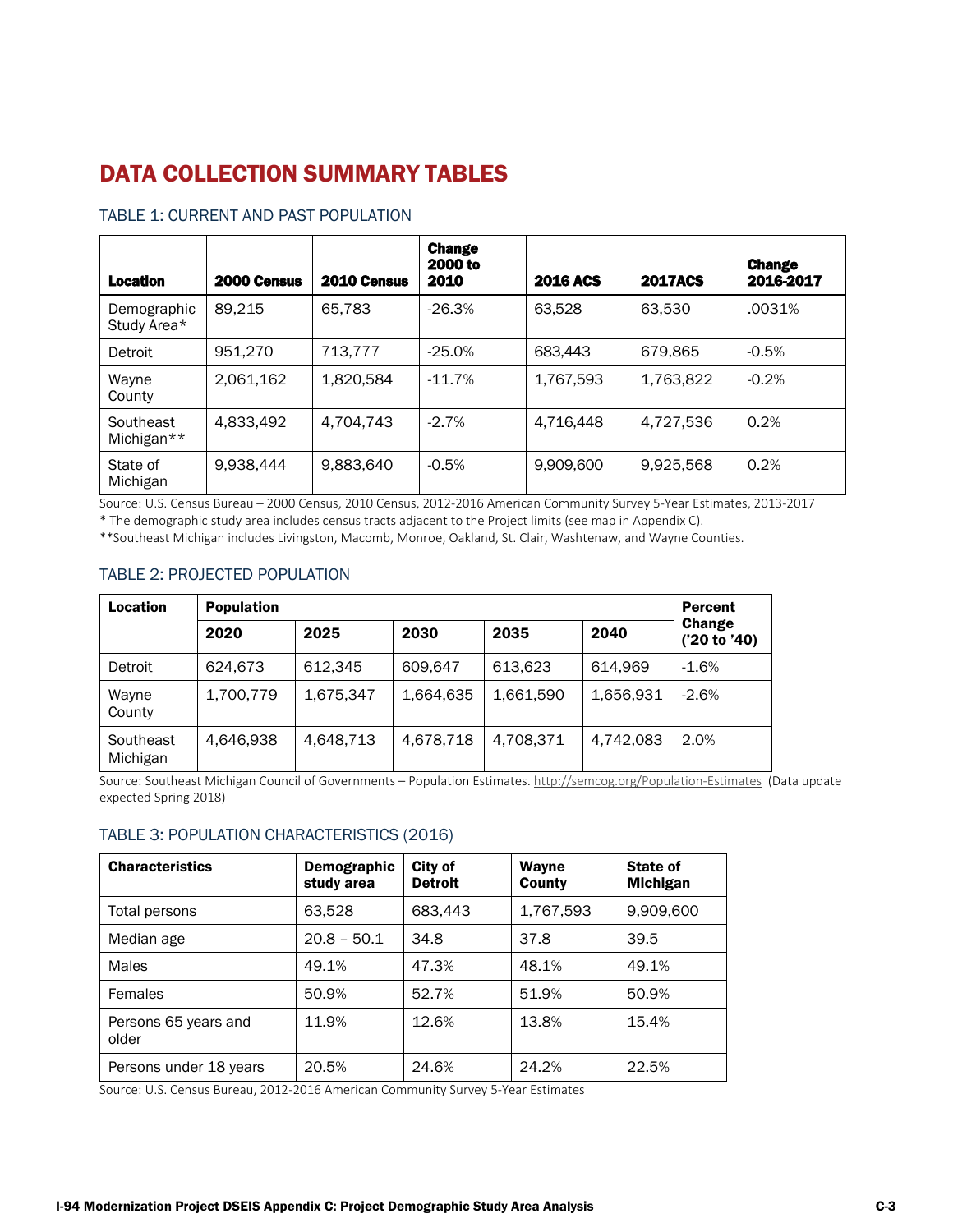## TABLE 4: RACE (2016)

| <b>Characteristics</b>                        | Demographic<br>study area | City of<br><b>Detroit</b> | Wayne<br>County | State of<br>Michigan |
|-----------------------------------------------|---------------------------|---------------------------|-----------------|----------------------|
| Total persons                                 | 63,528                    | 683,443                   | 1,767,593       | 9,909,600            |
| White                                         | 19.8%                     | 9.5%                      | 49.7%           | 75.7%                |
| Minority                                      | 80.2%                     | 90.5%                     | 50.3%           | 24.3%                |
| <b>Black or African American</b>              | 72.2%                     | 79.4%                     | 39.1%           | 13.7%                |
| Hispanic                                      | 1.5%                      | 7.5%                      | 5.7%            | 4.8%                 |
| American Indian/Alaska<br><b>Native</b>       | 0.4%                      | 0.3%                      | 0.3%            | 0.5%                 |
| Asian                                         | 3.5%                      | 1.4%                      | 2.9%            | 2.8%                 |
| Native Hawaiian or Pacific<br><b>Islander</b> | < 0.1%                    | < 0.1%                    | < 0.1%          | < 0.1%               |
| Some Other Race                               | 0.2%                      | 0.2%                      | 0.2%            | 0.1%                 |
| Two or More Races                             | 2.4%                      | 1.7%                      | 2.1%            | 2.4%                 |

Source: U.S. Census Bureau, 2012-2016 American Community Survey 5-Year Estimates

#### TABLE 5: LANGUAGE SPOKEN AT HOME (2016)

| <b>Characteristics</b>                  | Demographic<br>study area | City of<br><b>Detroit</b> | Wayne<br>County | State of<br><b>Michigan</b> |
|-----------------------------------------|---------------------------|---------------------------|-----------------|-----------------------------|
| Total persons 5 years and<br>over       | 59,268                    | 634,560                   | 1,652,139       | 9,335,635                   |
| English only                            | 88.0%                     | 89.5%                     | 86.5%           | 90.6%                       |
| Speak English less than<br>very well    | 4.9%                      | 4.4%                      | 5.1%            | 3.4%                        |
| Language other than<br>English          | 12.0%                     | 10.5%                     | 13.5%           | 9.4%                        |
| Spanish                                 | 1.4%                      | 6.5%                      | 4.1%            | 2.9%                        |
| Other Indo-European<br>language         | 3.3%                      | 1.8%                      | 3.4%            | 2.8%                        |
| Asian and Pacific Islander<br>languages | 1.2%                      | 0.4%                      | 1.1%            | 1.6%                        |
| Other languages                         | 6.1%                      | 1.9%                      | 4.9%            | 1.9%                        |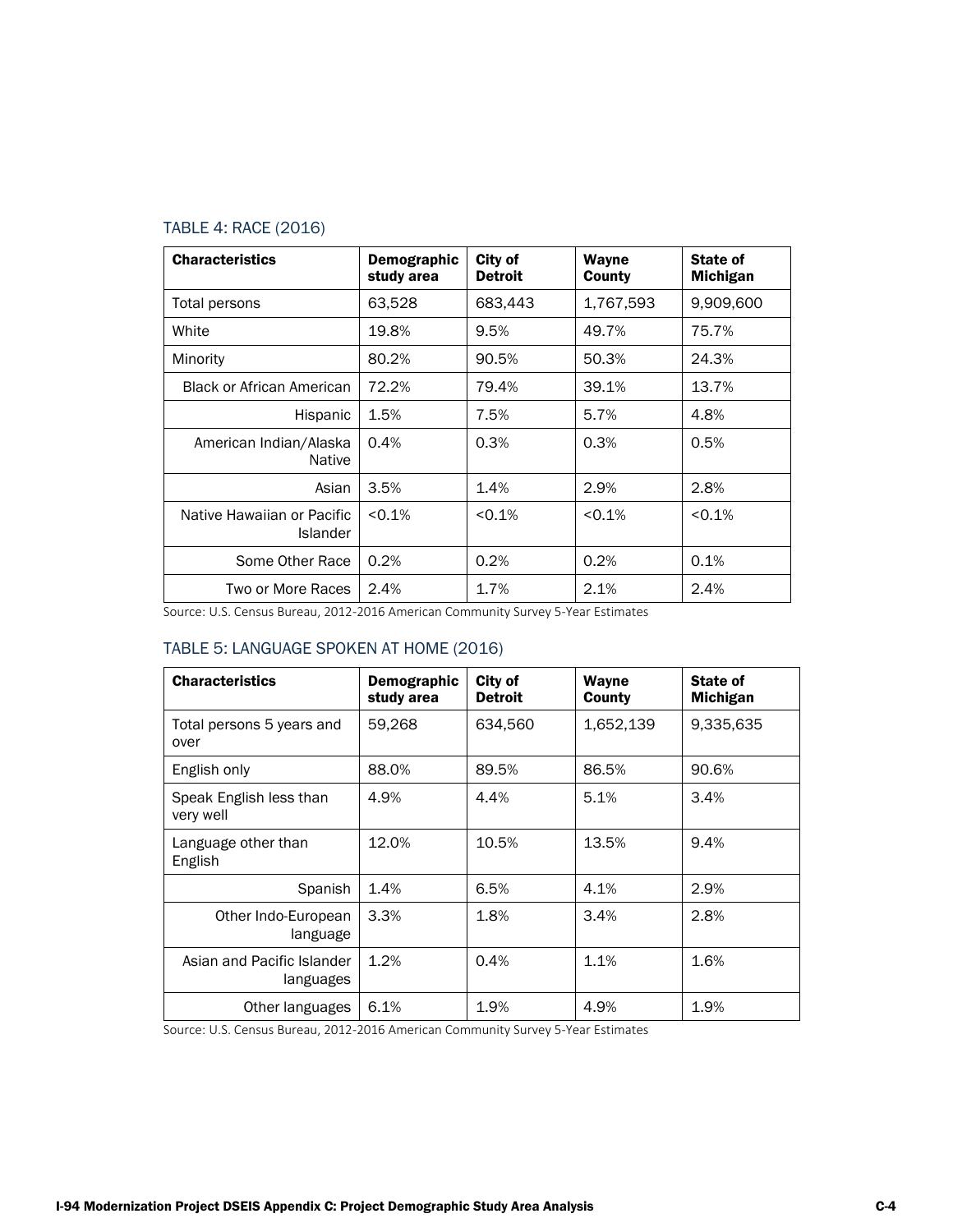#### TABLE 6: INCOME AND DISABILITY (2016)

| <b>Characteristics</b>                                     | Demographic<br>study area | City of<br><b>Detroit</b> | Wayne<br>County | <b>State of</b><br><b>Michigan</b> |
|------------------------------------------------------------|---------------------------|---------------------------|-----------------|------------------------------------|
| Median household income                                    | $$9.809 -$<br>\$30,982    | \$26,249                  | \$42,043        | \$50,803                           |
| Per capita income                                          | \$4,930-<br>\$25,690      | \$15,562                  | \$23,666        | \$27,549                           |
| Persons below poverty<br>level                             | 51.2%                     | 39.4%                     | 24.5%           | 16.3%                              |
| Unemployed persons 16<br>years and older in labor<br>force | 20.8%                     | 11.9%                     | 7.6%            | 5.2%                               |

Source: U.S. Census Bureau, 2012-2016 American Community Survey 5-Year Estimates

# TABLE 7: HOUSEHOLDS

| Location               | 2000 Census | 2010 Census | <b>2016 ACS</b> | Percent<br>Change<br>('10 to '16) |
|------------------------|-------------|-------------|-----------------|-----------------------------------|
| Demographic study area | 33,920      | 27,551      | 27,109          | $-1.6%$                           |
| Detroit                | 336.428     | 269.445     | 256.985         | $-4.6%$                           |
| <b>Wayne County</b>    | 768.440     | 702,749     | 669.412         | $-4.7%$                           |
| State of Michigan      | 3,785,661   | 3,872,508   | 3,860,394       | $-0.3%$                           |

Source: U.S. Census Bureau - 2000 Census, 2010 Census, 2012-2016 American Community Survey 5-Year Estimates

### TABLE 8: HOUSEHOLD CHARACTERISTICS (2016)

| <b>Characteristics</b> | Demographic<br>study area | City of<br><b>Detroit</b> | Wayne<br>County | <b>State of</b><br><b>Michigan</b> |
|------------------------|---------------------------|---------------------------|-----------------|------------------------------------|
| Total households       | 27.109                    | 256,985                   | 669,412         | 3,860,394                          |
| Average household size | $1.3 - 3.75$              | 2.61                      | 2.61            | 2.51                               |
| Family households      | 40.0%                     | 55.9%                     | 62.2%           | 64.7%                              |
| Average family size    | $2.29 - 5.22$             | 3.58                      | 3.37            | 3.10                               |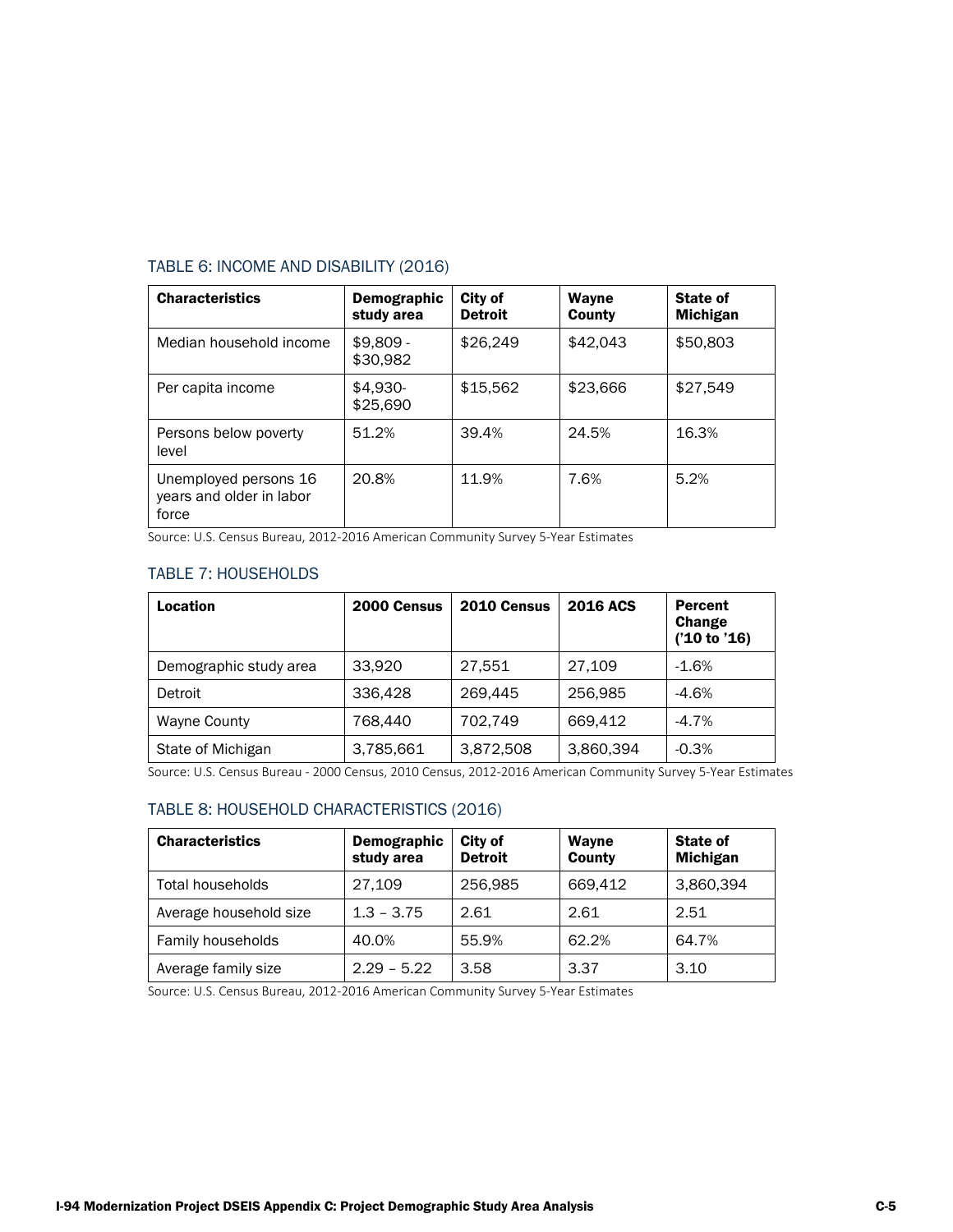#### TABLE 9: HOUSING UNITS

| Location               | 2000 Census | 2010 Census | <b>2016 ACS</b> | <b>Percent</b><br>Change<br>('10 to '16) |
|------------------------|-------------|-------------|-----------------|------------------------------------------|
| Demographic study area | 40.751      | 36,501      | 38.442          | 5.3%                                     |
| Detroit                | 375,096     | 349.170     | 365,859         | 4.8%                                     |
| <b>Wayne County</b>    | 826.145     | 821,693     | 816.398         | $-0.6%$                                  |
| State of Michigan      | 4,234,279   | 4,532,233   | 4,544,920       | 0.3%                                     |

Source: U.S. Census Bureau - 2000 Census, 2010 Census, 2012-2016 American Community Survey 5-Year Estimates

#### TABLE 10: HOUSING UNIT CHARACTERISTICS (2016)

| <b>Characteristics</b>                   | Demographic<br>study area | City of<br><b>Detroit</b> | Wayne<br>County | State of<br><b>Michigan</b> |
|------------------------------------------|---------------------------|---------------------------|-----------------|-----------------------------|
| Total housing units                      | 38,442                    | 365,859                   | 816,398         | 4,544,920                   |
| Persons in group quarters                | 4,095                     | 12,763                    | 21,977          | 229,188                     |
| Owner-occupied units                     | 27.8%                     | 48.2%                     | 62.1%           | 70.8%                       |
| Median value of owner-<br>occupied units | $$17,300 -$<br>\$380,000  | \$41,000                  | \$86,000        | \$127,800                   |
| Rental-occupied units                    | 72.2%                     | 51.8%                     | 37.9%           | 29.2%                       |
| Median monthly rent                      | $$239 - $908$             | \$754                     | \$808           | \$799                       |
| Detached units                           | 32.2%                     | 65.7%                     | 69.7%           | 72.1%                       |
| Homeowner vacancy rate                   | 6.8%                      | 5.5%                      | 2.9%            | 1.9%                        |
| Rental vacancy rate                      | 6.3%                      | 8.2%                      | 6.9%            | 5.7%                        |
| Median year built                        | 1939-2000                 | 1947                      | 1955            | 1970                        |

Source: U.S. Census Bureau, 2012-2016 American Community Survey 5-Year Estimates

#### TABLE 11: JOBS (2010)

| <b>Characteristics</b> | Demographic | City of        | <b>Wavne</b> | <b>State of</b> |
|------------------------|-------------|----------------|--------------|-----------------|
|                        | study area  | <b>Detroit</b> | County       | <b>Michigan</b> |
| Jobs                   | 73.710      | 277.585        | 750.025      | 4,213,975       |

Note: Jobs based on workers place of work.

Source: Census Transportation Planning Products, 2006-2010 5-Year Estimates (latest year available)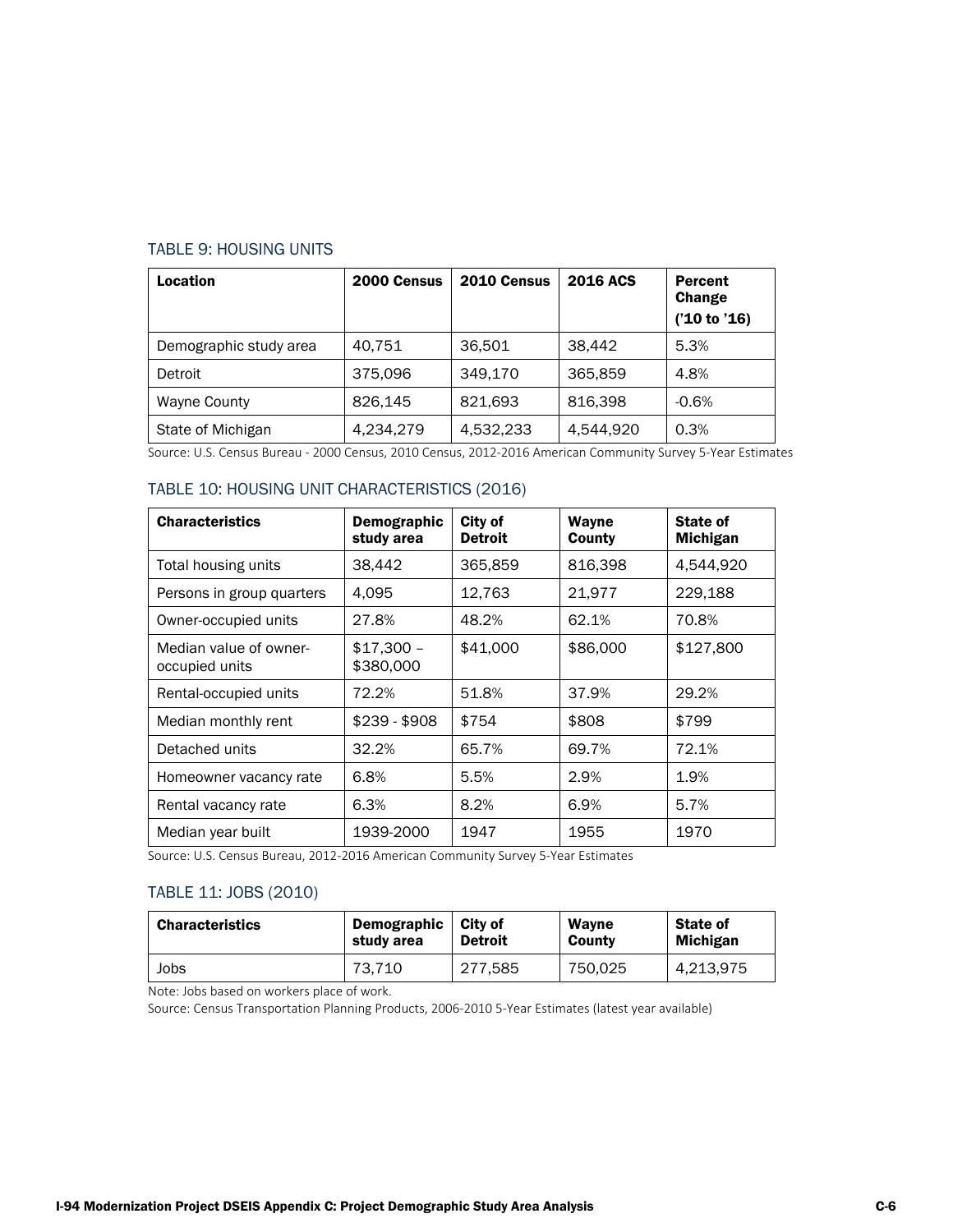| <b>Characteristics</b>          | Demographic<br>study area | City of<br><b>Detroit</b> | Wayne<br>County | State of<br><b>Michigan</b> |
|---------------------------------|---------------------------|---------------------------|-----------------|-----------------------------|
| Population 16 years and<br>over | 51.661                    | 530,855                   | 1,389,694       | 7,953,581                   |
| In labor force                  | 25.482                    | 284.185                   | 817,120         | 4,866,369                   |
| Civilian labor force            | 25.482                    | 284.125                   | 816,785         | 4,862,651                   |
| Unemployed                      | 5.311                     | 62.927                    | 106,127         | 412.934                     |
| Armed force                     | 0                         | 60                        | 335             | 3,718                       |

# TABLE 12: LABOR FORCE (2016)

Source: U.S. Census Bureau, 2012-2016 American Community Survey 5-Year Estimates

#### TABLE 13: EMPLOYMENT BY INDUSTRIAL CLASS IN THE DEMOGRAPHIC STUDY AREA (2016)

| <b>Characteristics</b>                                                                        | <b>Employment</b> | <b>Percent</b> |
|-----------------------------------------------------------------------------------------------|-------------------|----------------|
| Civilian employed population 16 years and over                                                | 20,171            | 100%           |
| Agriculture, forestry, fishing and hunting, and mining                                        | 102               | 0.5%           |
| Construction                                                                                  | 385               | 1.9%           |
| Manufacturing                                                                                 | 2,182             | 10.8%          |
| Wholesale trade                                                                               | 153               | 0.8%           |
| Retail trade                                                                                  | 2,096             | 10.4%          |
| Transportation and warehousing, and utilities                                                 | 840               | 4.2%           |
| Information                                                                                   | 200               | 1.0%           |
| Finance and insurance, and real estate and rental and leasing                                 | 881               | 4.4%           |
| Professional, scientific, and management, and administrative and waste<br>management services | 2,029             | 10.0%          |
| Educational services, and health care and social assistance                                   | 6,835             | 33.9%          |
| Arts, entertainment, and recreation, and accommodation and food services                      | 2,830             | 14.0%          |
| Other services, except public administration                                                  | 1,014             | 5.0%           |
| Public administration                                                                         | 624               | 3.1%           |